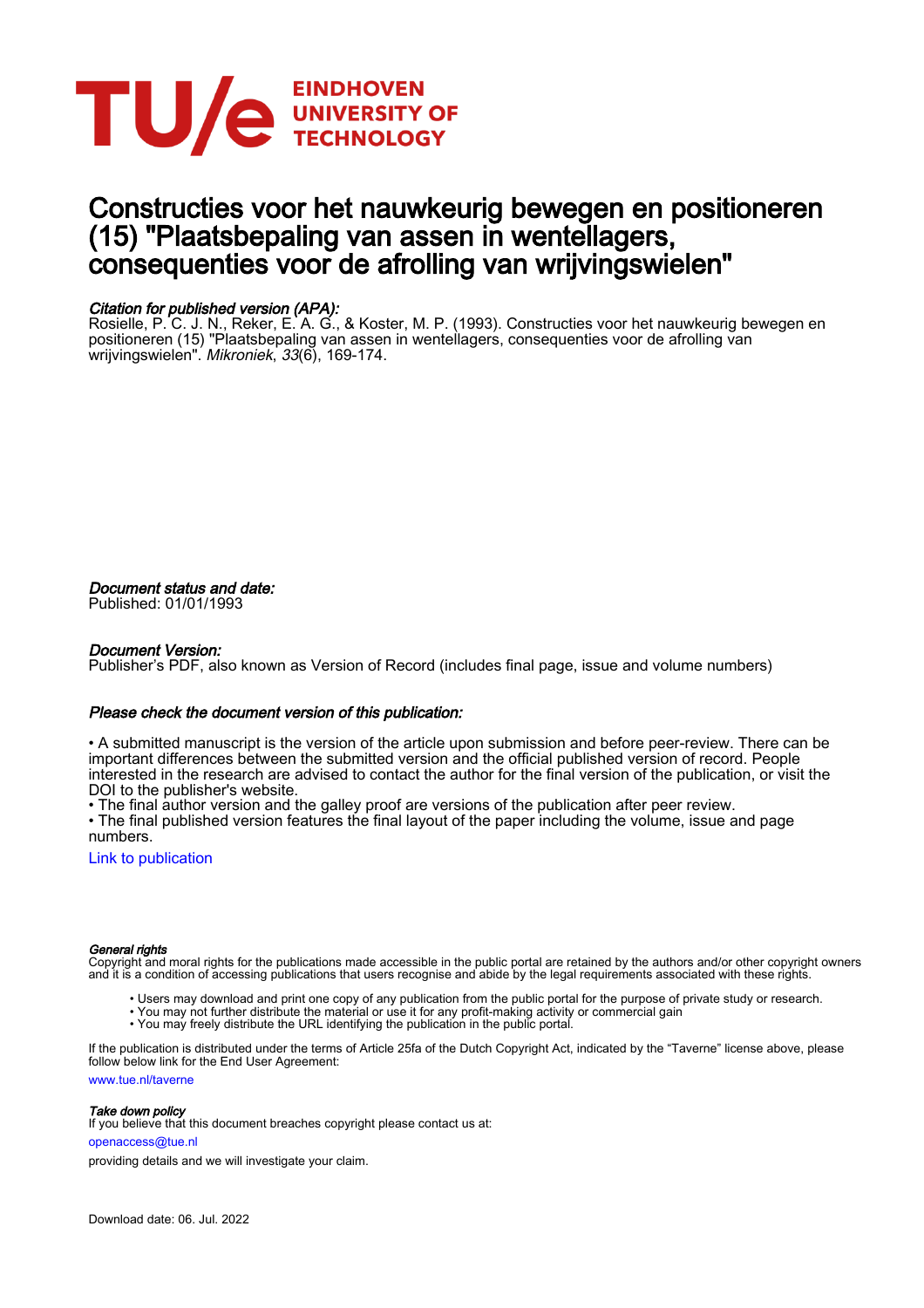### 169

Plaatsbepaling van assen in wentellagers, consequenties voor de afrolling van wrijvingswielen

# Constructies voor het nauwkeurig bewegen en positioneren (15)

### P.C.J.N. Rosielle, E.A.G. Reker, M.P. Koster

### Het spoorprobleem

Het lageren van wrijvingswielen en rollen verdient bijzondere aandacht. De situatie in figuur 168 is die van figuur 170: R is de rol en W is het wiel. De wielas A dient zuiver loodrecht te staan op de rijrichting x. Zoniet, dan rolt het wiel in de richting  $x'(\text{Las } A)$ totdat de lagerconstructie, met axiale stijfheid c, zover is ingedrukt (y) dat cy > µN (N is de normaalkracht). Daarna slipt het wiel terug en ontstaat de in de figuur aangegeven zaagtandbeweging.

Bij voorkeur treedt dwarsslip op, op een ogenblik in de machinecyclus (helaas steeds op dezelfde plaats) dat N een relatief lage waarde bereikt. Er zal



zich op die plaats slijtage aftekenen en de zorgvuldig geconstrueerde rechtgeleiding of wrijvingswielaandrijving vertoont een andere voorkeurstand.

In zeer geringe mate kan het snelheidsverschil in dwarsrichting door elastische vervorming in het contact worden opgenomen, zonder dat het tot volledige slip hoeft te komen. In een deel van het contactvlak treedt dan wel microslip op.

Nokrolassen, zie figuur 169a, zijn nooit exact evenwijdig met de nokas. De nokrollen zouden dus in een schroeflijn willen afrollen. De zijdelingse stijfheid van de hefboom verzet zich daartegen: de rol slipt periodiek terug (in axiale richting) met name op de momenten dat de aanlegdruk relatief klein is. Men heeft dan kans op slijtplekken op de nok op de plaatsen A, in plaats van de in geval van hoge nokrolbelasting eerder te verwachten "pitting" op de plaatsen B.

Als de hefboom zijdelings zeer stijf is kan hij de uitwijking niet opsparen tot een laagbelaste plaats A voorbij komt en slipt de rol voortdurend. Bij de voor

nokrollen in zuivere afrolling nog toelaatbare vlaktedruk is een gemiddelde zijdelingse slipsnelheid in de orde van 10 mm/sec al vaak funest.

S.

ú

Afhankelijk van onder andere de smeertoestand kunnen dan 1 tot 10 mm<sup>3</sup> materiaal per uur van de nok en nokrol afslijten. Dit dwingt ons om vooral bij hoge afrolsnelheden (dus bij grote nokschijfdiameter en bij snellopende machines) de drie betrokken assen (nokas, nokrolas en hefboomas) goed parallel te monteren.

Meestal zijn er veel onderdelen en dus opteltoleranties in het geding. Om dan toch een evenwijdigheid van  $10^{-3}$  tot  $10^{-4}$  [rad] te kunnen realiseren zal men eventueel moeten zorgen voor instelmogelijkheden en een instelvoorschrift met de bijbehorende meetmogelijkheden. Het is evenwel heel lastig om de evenwijdigheid van korte ontoegankelijke asstompjes te meten.

Er is verschil tussen de toestand bij de rechter rol en hefboom in figuur 169a en die bij de linker. Als de zijdelingse stijfheid in de hefboom het toelaat. loopt de rechterrol over de (van de hefboomlagering af draaiende) nokschijf zoals een caravan achter een auto.



Figuur 169b boven, c midden, d onder.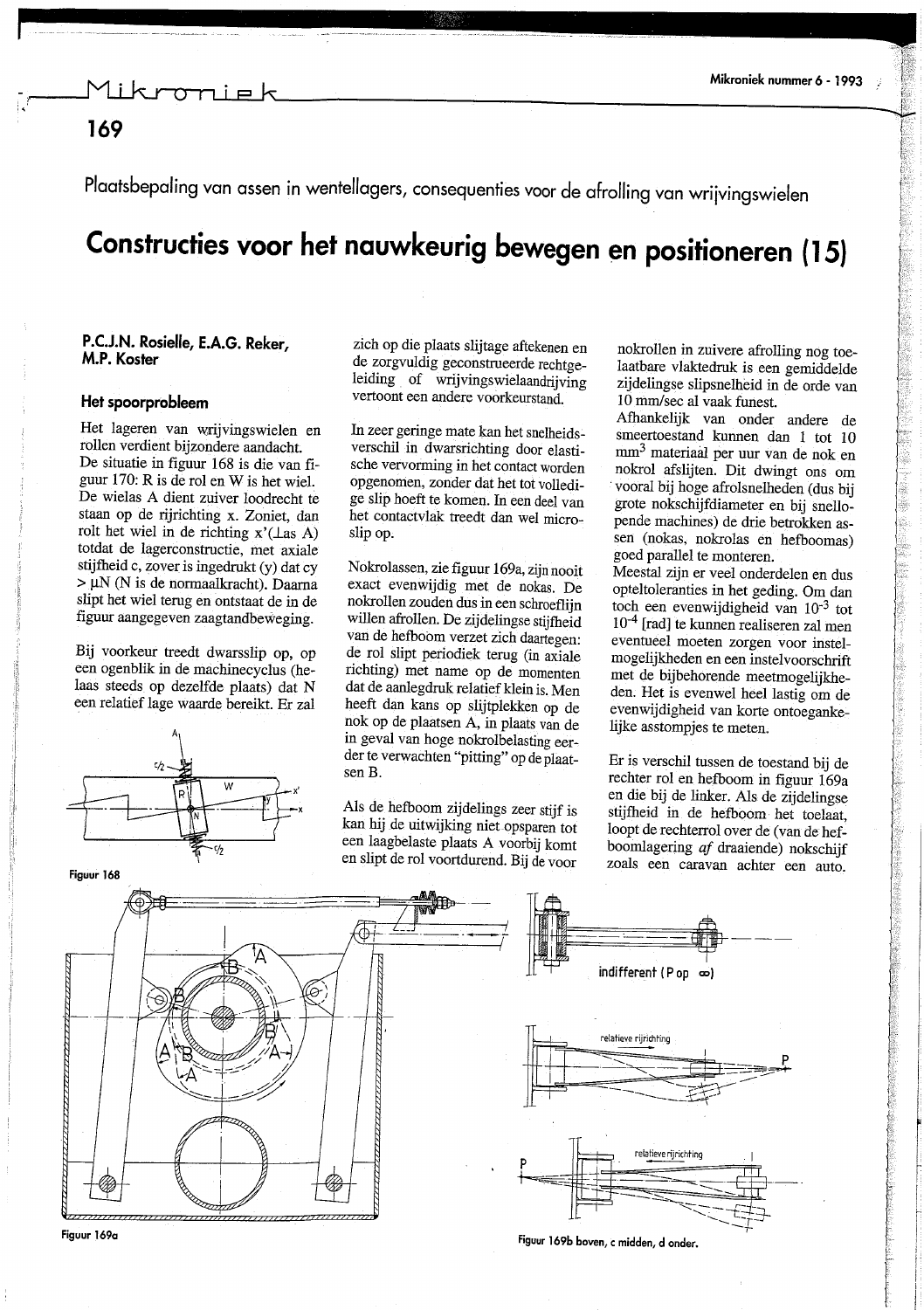170

Onevenwijdigheid van de assen leidt tot een zijdelingse afwijking, waarbij de hoekfout van de nokrolas afneemt zodat de toestand zich stabiliseert en de rol in een vast spoor gaat lopen. De linker rol daarentegen is in een instabiele toestand zoals een caravan bij achteruitrijden; hoe groter de zijdelingse uitwijking wordt, hoe groter de scheefstand van de assen.

Wanneer men zeker weet dat de machine nooit achteruit zal draaien, dan kan men een goede poolligging combineren met een lage zijdelingse hefboomstijfheid. Het instelgebied is dan groot en uitgaand van grof getolereerde onderdelen en vlotte montage zonder inen afstellen is men toch verzekerd van een slipvrije stabiele loop.

Een hefboom uit twee staalplaten combineert zeer hoge stijfheid van het eigenlijke nokmechanisme met zeer lage dwarsstijfheid.

Door de hefboom als stangenmechanisme te beschouwen kan men de helling van de zijplaten zo kiezen dat de pool aan de gewenste kant komt te liggen; zie de figuren 169b, c en d.

#### Wrijvingswieloverbrengingen

Figuur 170 toont het principe. De rondselas R wordt door de voorspanveer tegen het wiel W gedrukt. De koppeling K laat kleine dwarsverplaatsingen van R toe.

Bij dit soort constructies treedt het spoorprobleem ten volle op. Zorgvuldig construeren met het doel de assen evenwijdig te houden is dan een vereiste.

Hieronder volgt een voorbeeld, de aandrijving van een precisie-goniometer.



Figuur 170. [A.J.J. Franken]

In de slede is een wrijvingswieloverbrenging ingebouwd. Bij het aanbrengen van de voorspanning tussen de wrijvingswielen/ zijn de assen door middel van elastische scharnieren in de zijplaten evenwijdig gehouden.

Figuur 171a toont de wagen met zijn looprollen en (elastisch) voorspanmechanisme.

Figuur 171b geeft de aandrijving van de wagen door middel van servomotor en wrijvingswielvertraging weer.

Hier is nauwkeurige paralleliteit van de assen essentieel: de kleinste scheefstand kan al tot axiale slip leiden, met eventueel zelfs sterke slijtage.

De beide lagerplaten zijn gezamenlijk geboord en geruimd en zodanig van elastische scharnieren voorzien dat in elk contactpunt de contactkracht kan worden ingesteld door voorspanning in een veerpakket in hetzelfde axiale vlak, met behoud van de evenwijdigheid der assen.

Grote reducties als in figuur 171b (biivoorbeeld 1:80) kunnen ook in één trap worden gerealiseerd zie figuur 172.

De kruk (1) heeft een omtrekssnelheid  $\omega_1$ r<sub>1</sub>. Voor het wiel (2) geldt dat P de momentane pool is. De hoeksnelheid



Figuur 171a boven, 171b onder. [P. Brinkgreve]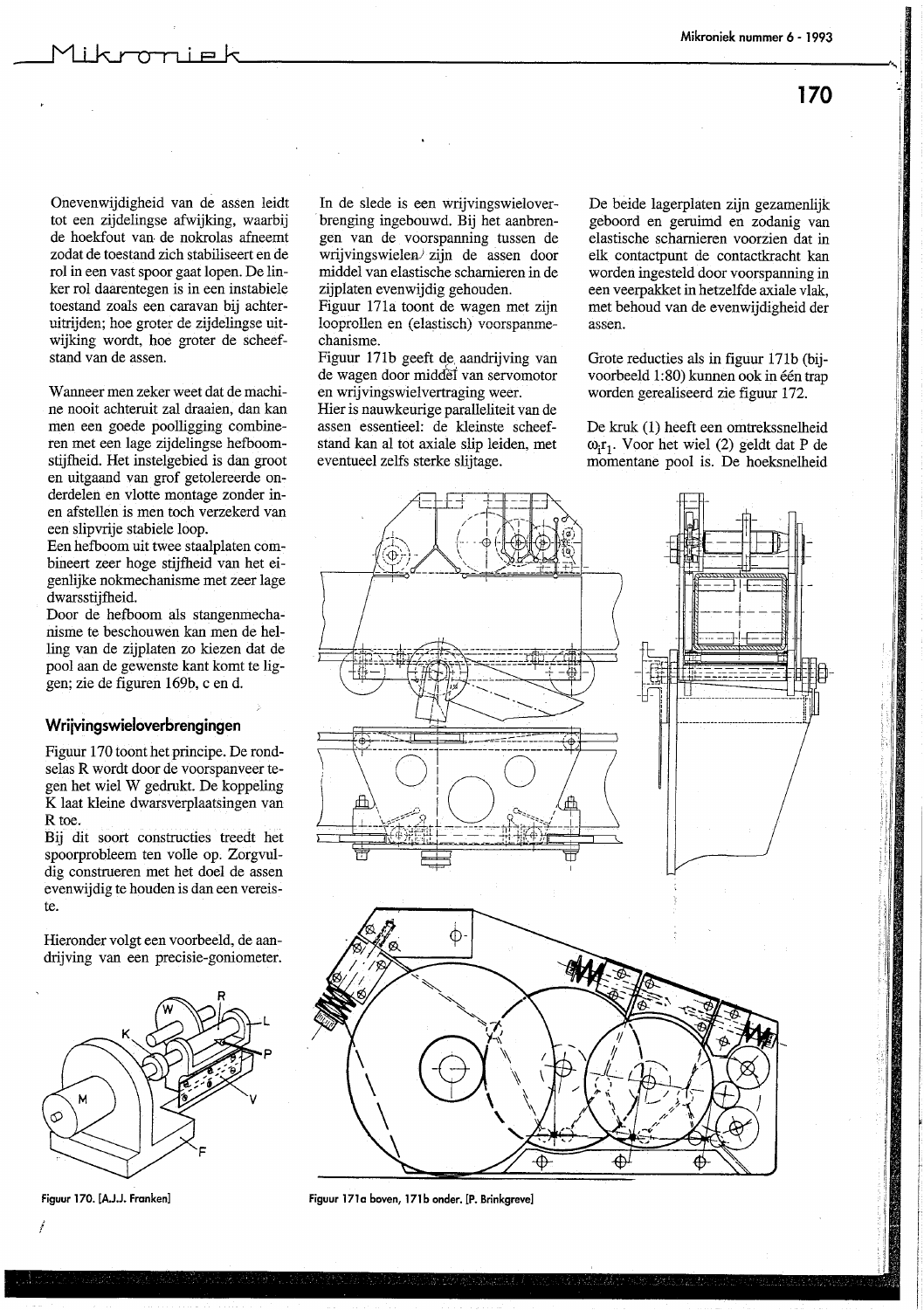### ikroniel

Ř

İά

我的是在 老板 化二甲基苯 化苯胺 医硫酸盐酸盐酸

### $171$

Plaatsbepaling van assen in wentellagers, consequenties voor de afrolling van wrijvingswielen









Figuur 172

van (2) om P, ten opzichte van de vaste wereld is:

 $\omega_2 = \omega_1 r_1/r_2.$ 

De koppeling (3) brengt deze rotatie onvervormd over op de uitgaande as (4):  $\omega_2 = \omega_{\rm u}$ , zodat voor de overbrengingsverhouding geldt:  $i = \omega_{\rm u}/\omega_{\rm i} = r_1/r_2$ .

### Voorgespannen kogellagers

Als men een schijf of as op afrolling (kogels) wil lageren met als enige graad van vrijheid de hoekrotatie  $\theta$ , zie figuur 173a, dan gebruikt men meestal ingekochte kogellagers. Daarbij steunt men terecht op het goede denk- en maakwerk van de kogellagerfabrikant zodat men zich zelden gedwongen voelt om zelf het probleem te doordenken. Toch kan dit verhelderend werken.

Stel we willen een roterend lichaam lageren op kogels, liefst statisch bepaald en met beheerste vóórspanning. Figuur 173a toont een principe-schets met boven een vaste loopring met drie



Figuur 173b

kogels die een bolvlak dragen. De kogels bepalen de ligging van het bolmiddelpunt  $M_1$  en daarmee één punt van de rotatiehartlijn van het te lageren lichaam L.

We moeten nu nog twee vrijheidsgraden, de hoeken  $\varphi$  en  $\psi$  vastleggen, bijvoorbeeld door van een ander punt M<sub>2</sub> van de hartlijn van het lichaam de x en de y vast te leggen (niet de z).

Dat kan bijvoorbeeld met een hulpbol H die zelf gelagerd is door een analoge constructie als bij M<sub>1</sub>, en die zich zonder zijdelingse speling axiaal kan verplaatsen ten opzichte van het te lageren lichaam L.

Om op basis van dit principe tot een betrouwbaar werkend geheel te komen, moeten we een aantal principiële deelproblemen oplossen, namelijk het lageren op veel kogels, de spinbeweging van de kogels en het elastische voorspannen.

#### Het lageren op veel kogels

De ligging van  $M_1$  zou statisch bepaald zijn door drie kogels onder ca. 120° op de loopring.

Bij rotatie zou echter de plaats van M1 voortdurend veranderen tengevolge van onrondheid van de kogels en axiale en radiale slingering van zowel de vaste loopring als de loopbaan op L. Deze veranderingen vertonen een grillig patroon: men realisere zich dat äls L 100 onwentelingen maakt, de kogels bijvoorbeeld 30 maal hun baan doorlopen, daarbij dus 70 maal door de baan op L overrold worden en tevens enkele honderden malen om hun as draaien.

Zouden we (aanzienlijk) méér kogels invoeren en de lagering zóver voorspannen dat de elastische invering groot genoeg is om alle kogels altijd tot meedragen te nopen, dan zou de invloed van axiale en radiale slingering van de beide loopbanen tot nul zijn gereduceerd!

(Pas op: Bij vóórgespannen complete kogellagers houdt men slingering, maar die treedt op tussen loopvlak en passing op de as respectievelijk in het huis.)

Men houdt alleen de invloed van onrondheid van de kogels, maar die is gering en door het grote aantal statistisch goed uitgemiddeld.

De eis is nu dat enerzijds de lagering als geheel stijf genoeg is, maar anderzijds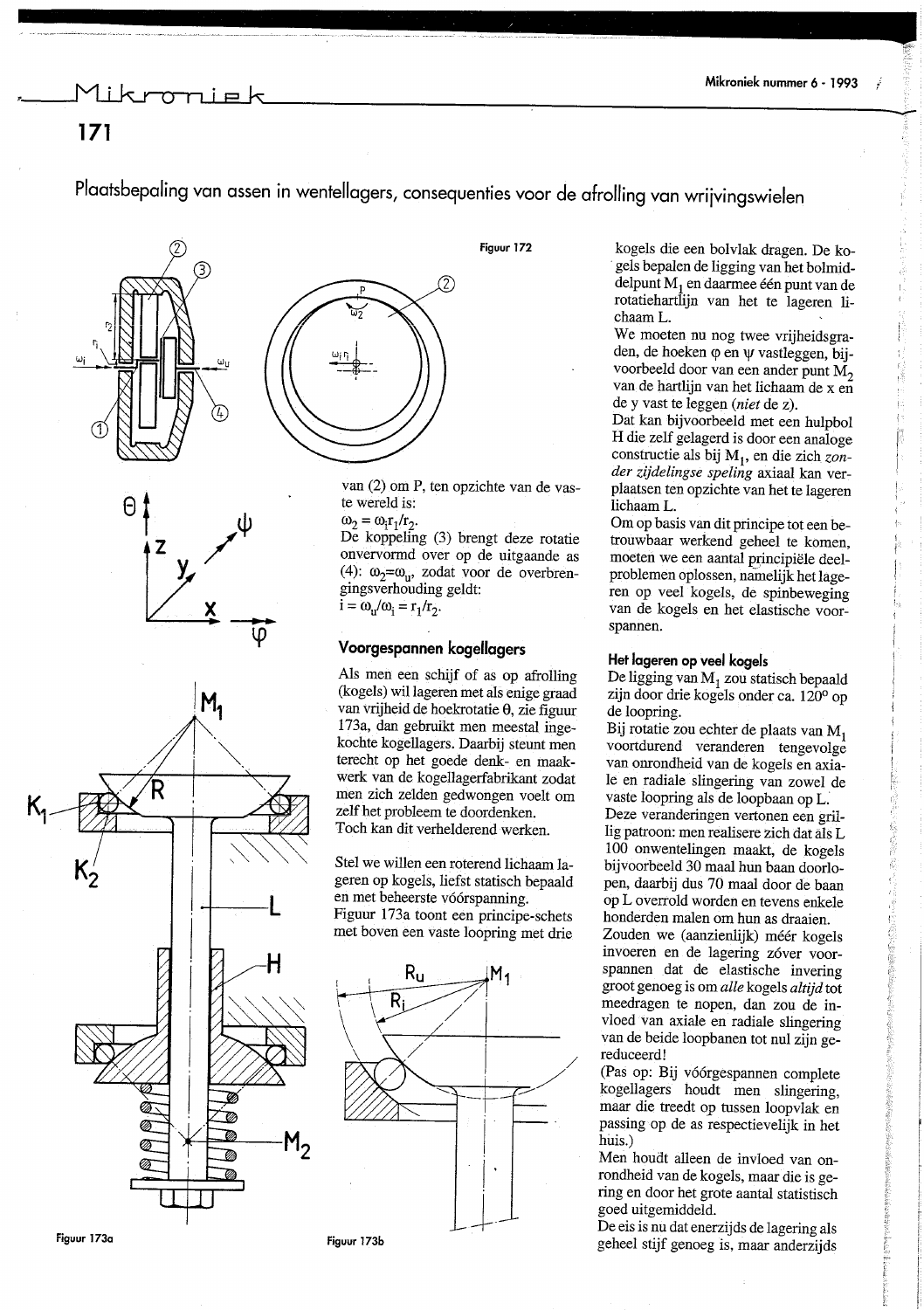172

<del>on</del>ie k

de stijfheid per kogel (2 Hertze contacten in serie, zie aflevering 7 in Mikroniek nummer 4- 1992 p. 100) laag genoeg om de gezamenlijke vormtoleranties te overbruggen bij een belasting die bij de gewenste levensduur toelaatbaar is. Men komt zo gauw tot hoge eisen aan de vormnauwkeurigheid van de loopbanen. In het bijzonder zijn daarbij onregelmatigheden met een periodiciteit gecorreleerd met het aantal kogels ontoelaatbaar. Als simpel voorbeeld denke men aan een eenmalige axiale overbelasting waarbij elke kogel een putje in de loopring gedrukt heeft.

Zo'n lager is nooit meer goed te krijgen en het middelt niet uit. Aangezien de fouten die bij het slijpen van de loopbanen optreden het sterkst tot uiting komen in de periodiciteiten van 2 en 3 maal per omwenteling, prefereert men kogelaantallen die niet door 2 of 3 deelbaar zijn, dus de priemgetallen 5, 7, 11, 13, 17, enz.

Toch lijkt de oplossing met voorspanning op veel kogels beter dan de "statisch bepaalde" met drie kogels: M<sub>1</sub> is zo beter gedefinieerd en de stijfheid is, door het grote aantal kogels die bovendien voorgespannen zijn, aanzienlijk groter. Niet te onderschatten is het uitmiddelende effect van een locale oneffenheid, zolang de kogels voorgespannen zijn. Het lager heeft de eigenschappen van een verennest (zie aflevering 5 Mikroniek nummer 2- 1992 p. 39).

Kogellagers zijn een propositie sinds de bewerkingsnauwkeurigheid de toelaatbare (Hertze) indrukking overtreft!

### De spinbeweging van de kogels

In de uitvoering volgens figuur 173a rollen de kogels om de lijn door de contactpunten  $K_1$  en  $K_2$ .

In de contactpunten treedt niet alleen afrolling op doch ook spin en dat geeft extra slijtage en rolweerstand; in de praktijk een extra rolweerstand van ca.  $0,002.$ 

Het voordeel van deze uitvoering is de goede plaatsbepaling van de kogels. In hun baan kan men de kogels zich vrij laten verdelen, of men kan de verdeling bewerkstelligen met een kogelkooi, of om en om een gewone en een iets kleinere kogel. De verdeling van de kogels is in het algemeen een moeilijke technische opgave en vaak een bron van zorg, met name als de kogels en de versnellingskogelkooi eventuele krachten ondervinden.

Een alternatief met (nog wel geen zuivere maar toch veel) betere afrolling tussen twee concentrische bolvlakken geeft figuur 173b. Hier is echter een kogelkooi – met eigen borging tegen kanteling! - noodzakelijk.

Kogellagerfabrikanten kozen voor het alternatief van figuur 174.

De kogelkooi ontleent zijn borging tegen kantelen aan de kogels zelf. Het Hertze contact is gunstig omdat de loopringen de kogel met een (negatieve) kromtestraal omhullen.

Het punt  $M_1$  uit figuur 173a is in eerste instantie in het middendeelvlak van het kogellager gekomen.

Van dat punt worden de x en y goed vastgelegd als althans de fabrikant voor de goede voorspanning heeft gezorgd en als die ongeacht de passingen in het huis en op de as, temperatuurverschillen en slijtage, ongewijzigd gehandhaafd zou blijven.

De z wordt veel minder goed vastgelegd; het is in eerste instantie een "indifferent evenwicht". Zodra axiale belasting optreedt stellen de kogels zich anders in, kiezen als het ware een nieuw punt M<sub>1</sub> en leggen nu daarvan de x, de y en  $-$  naarmate  $M_1$  verder uit het middenvlak ligt - ook de z steeds stijver vast.

De axiale kracht wordt opgenomen onder een zeer ongunstige hoek, het lager zou snel overbelast raken. Daarom geven de meeste kogellagerfabrikanten hun groefkogellagers bewust enige positieve speling. De hoek waaronder de axiale belasting wordt opgenomen, wordt nu gunstiger. Het axiale draagvermogen en de axiale stijfheid zijn danook groter naarmate de speling groter is. Het "uitmiddelen" van de fouten van baan en kogels in x- en y-richting



Figuur 174

gaat nu echter verloren zodra de axiale belasting daarvoor ontoereikend is. Het standaard enkelrijig diepgroefkogellager komt zo uit de bus als een aantrekkelijk relatief hoog belastbaar en

door de massafabricage toch zeer goedkoop en verrassend nauwkeurig constructie-element, dat evenwel voor exacte plaatsbepaling niet optimaal is.

Opgemerkt moet worden dat de fabrikanten in de loop der jaren hun assortiment hebben uitgebreid met verscheidene typen als kegellagers, tonlagers, hoekcontactlagers en vierpuntscontactlagers, waarbij de voorspanning vaak wel in- en nastelbaar is.

#### Het elastisch voorspannen

Om van het principe van figuur 173a een betrouwbaar werkend geheel te maken, moeten nog een spelingsvrije axiale lagering van de hulpbol H op de te lageren as L gevonden worden en een verende voorspanning. Voor de hand ligt dan een lagering op vlakke membranen onder de gewenste voorspanning.

Voor een goede axiale lagering zijn twee evenwijdige membranen nodig die op twee plaatsen een x en y van de hartlijn vastleggen.

We willen in ons geval echter alleen in punt M<sub>2</sub> de x, y van H vastkoppelen aan  $de$  x, y van L.

We kunnen dus met één membraan volstaan mits dit ligt in het vlak van het bolmiddelpunt  $M_2$ .

Figuur 175a is het ontwerp van een lagering voor een preparaat-rotatietafel in een elektronenmicroscoop.  $M_1$  is hier in het beeldpunt gekozen.

Voor een op straal R en straal r ingeklemd membraan met dikte δ, uit materiaal met elasticiteitsmodulus E en dwarsconcentratiecofficiënt v (staal: v  $= 0.3$ ) geldt voor de zakking z:

$$
Z = \frac{3F_{ax}(1-v^2)}{(4\pi E\delta^3)} \cdot [R^2 - r^2] \cdot \frac{4R^2r^2}{R^2 - r^2} (ln\frac{R}{r})^2]
$$

 $en$ 

$$
\sigma_{\text{max}} = \frac{3F_{ax}(1-v^2)}{(2\pi\delta^2)} \left[ 1 - \frac{2R^2}{R^2-r^2} (\ln\frac{R}{r}) \right].
$$

De vering mag ook in de buitenbaan zitten, zie figuur 175b, mits het vlak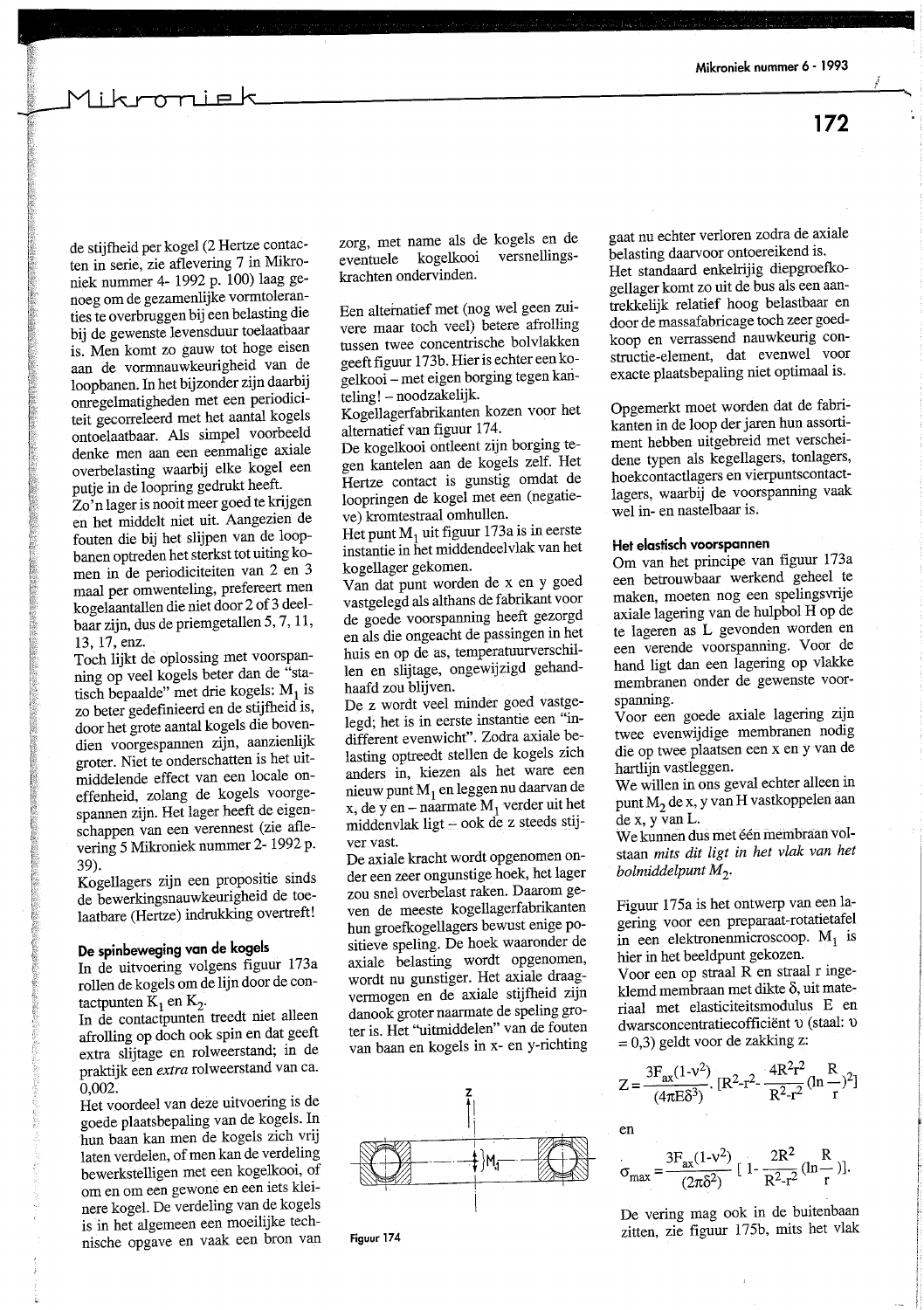### vniel

### 173

Plaatsbepaling van assen in wentellagers, consequenties voor de afrolling van wrijvingswielen

van het membraan door het bolmiddelpunt M<sub>2</sub> gaat.

Als wordt voorbijgegaan aan de spin kan men in principe met één kogelkrans volstaan; figuur 175c geeft hiervan een voorbeeld.

Volkomen analoog is de in aflevering 4 van Mikroniek nummer 1-1992 p. 12 toegepaste harmonicabus.

Een uitvoeringsvorm als figuur 175d met één membraan ter hoogte van  $M_2$ voldoet. Hierbij is hoek  $\alpha$  kleiner dan 45° gekozen om bouwhoogte te winnen. Al te ver kan men hiermee niet gaan in verband met eisen aan diametertoleranties, ongelijke kogelbelastingen en zelfremmendheid.

Uiteraard kan men de voorspanning desgewenst ontlenen aan apart aangebrachte veerpakketten in plaats van aan de membranen.

### De toepassing van zelfinstellende wentellagers

Als men een schijf of as op afrolling (kogels of rollen) wil lageren met als vrijheidsgraden de asrotatie en (in beperkte mate) de twee kantelhoeken, dan neemt men gewoonlijk standaard "zelfinstellende" kogel- of rollagers. Meestal hebben die een inwendige bolvormige buitenring. Inzicht in de juiste toepassing leidt er dan toe de opstelling volgens figuur 176a te prefereren voor roterende assen die gebogen worden door een stationaire kracht (het eigengewicht) en die van figuur 176b voor de assen met buiging door roterende belasting (bijvoorbeeld onbalanskrachten). Mikroniek aflevering 4-1991 figuur 17 geeft een fraai alternatief met niet zelfinstellende (dus in het geval van kogel-

lagers aanzienlijk hoger belastbare) lagers in elastische freemplaten die elk alleen x en y vastleggen.

### Het schommel-oog

Wanneer een as of pen in een lagerbus gaat draaien (figuur 177a) begint hij zich af te rollen op een lagerwand en klimt daarbij geleidelijk tegen de helling op (figuur 177b). Tegen dat de tangens van de hellingshoek φ de waarde van de wrijvingscofficiënt heeft bereikt glijdt de as uit en schiet terug naar beneden.

Bij een niet volledig gesmeerd glijlager zal zo niet, dan onder bijzonder gunstige omstandigheden een stationaire toestand worden bereikt. Voor kleine verdraaiingshoeken is zuiver afrollen mogelijk. Men moet dan wel de configura-